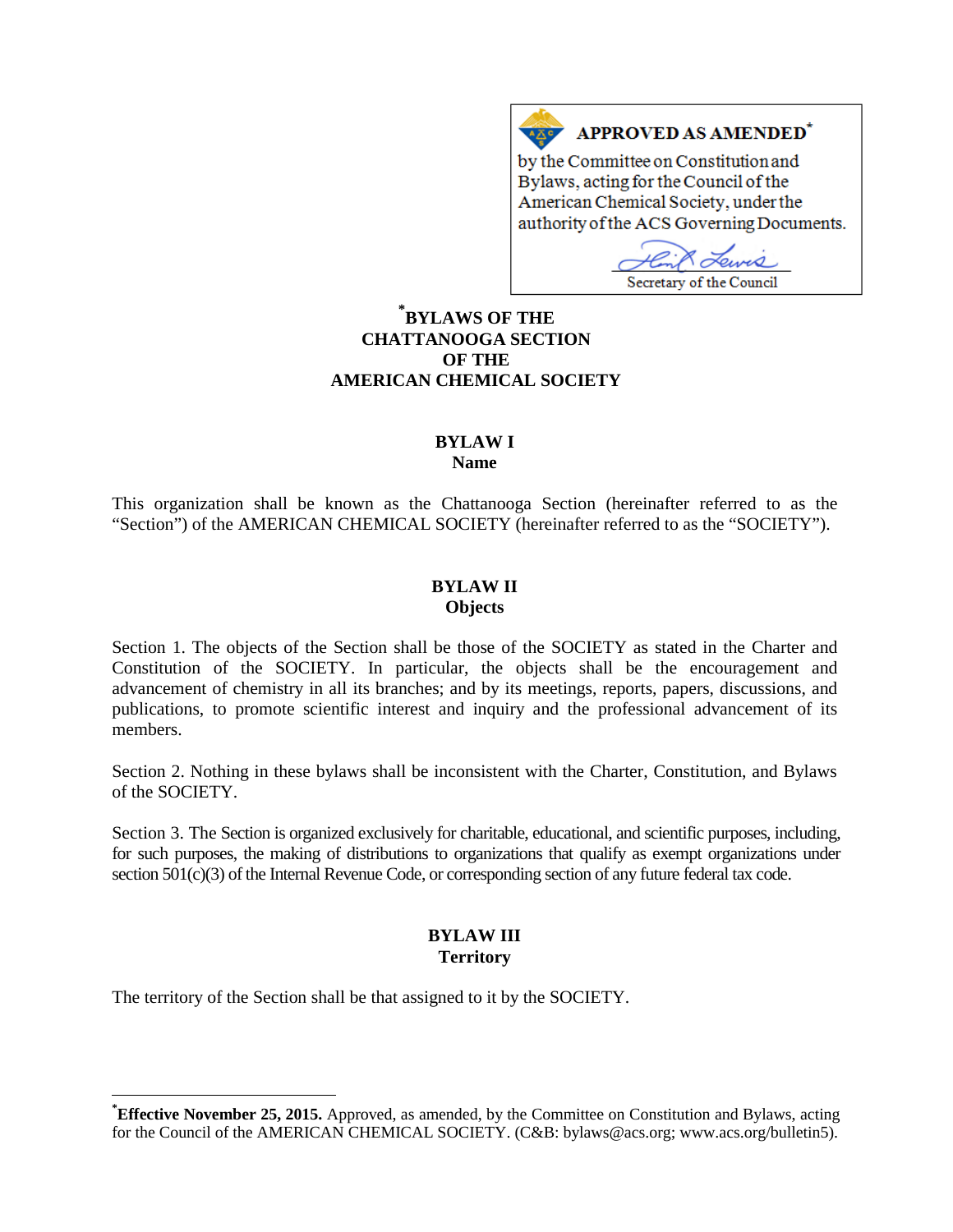# **BYLAW IV Members and Affiliates**

Section 1. The rolls of the Section shall include those members and Society Affiliates of the SOCIETY residing within the territory of the Section provided that any exceptions to this rule shall be made in conformity with the Constitution and Bylaws of the SOCIETY.

Section 2. The Section may have Local Section Affiliates as authorized in the Constitution and Bylaws of the SOCIETY. A Local Section Affiliate shall retain affiliate status only so long as payment is made of Local Section Affiliate dues of not less than two dollars (\$2.00) per annum.

Section 3. Members and affiliates shall have such rights and privileges as are accorded them by the Constitution and Bylaws of the SOCIETY and the bylaws of the Section.

Section 4. STUDENT MEMBERS may not serve as Councilors, Alternate Councilors, or Temporary Substitute Councilors.

Section 5. Neither a Society Affiliate nor a Local Section Affiliate may vote for or hold an elective position or vote on Articles of Incorporation or bylaws of the Section. A Society Affiliate may not serve as a voting member of the Executive Committee; a Local Section Affiliate may not serve as a member of the Executive Committee. Society Affiliates may be appointed as committee chairs.

#### **BYLAW V Officers, Executive Committee, and Councilors**

Section 1. The officers of the Section shall be MEMBERS of the SOCIETY and the Section and shall consist of the Chair, Chair-Elect, Secretary, and Treasurer. The Secretary and Treasurer positions may be held by the same person.

Section 2. The Executive Committee shall be the governing body of the Section and as such, shall have full power to conduct, manage, and direct the business and affairs of the Section in accordance with the Constitution and Bylaws of the SOCIETY and these bylaws. The Executive Committee shall consist of the officers of the Section, the Immediate Past Chair, the Councilors, the Alternate Councilors, and three Members-at-Large. The Members-at-Large shall be MEMBERS of the Section. The Executive Committee shall meet upon due notice either at the call of the Chair or upon request of a majority of its members. A quorum for an Executive Committee meeting shall consist of a majority of the members of the Committee.

Section 3. The duties of the officers shall be such as usually pertain to their offices, together with those required by these bylaws and by the Constitution and Bylaws of the SOCIETY, and such other duties as may be assigned to them from time to time by the Executive Committee.

a. The duties of the Chair shall be to preside at meetings of the Executive Committee, to carry into effect the decisions and recommendations of that Committee, to preside at business meetings of the Section, to appoint all committee chairs and committee members except as stated elsewhere in these bylaws, and to carry out the duties required by the Constitution and Bylaws of the SOCIETY.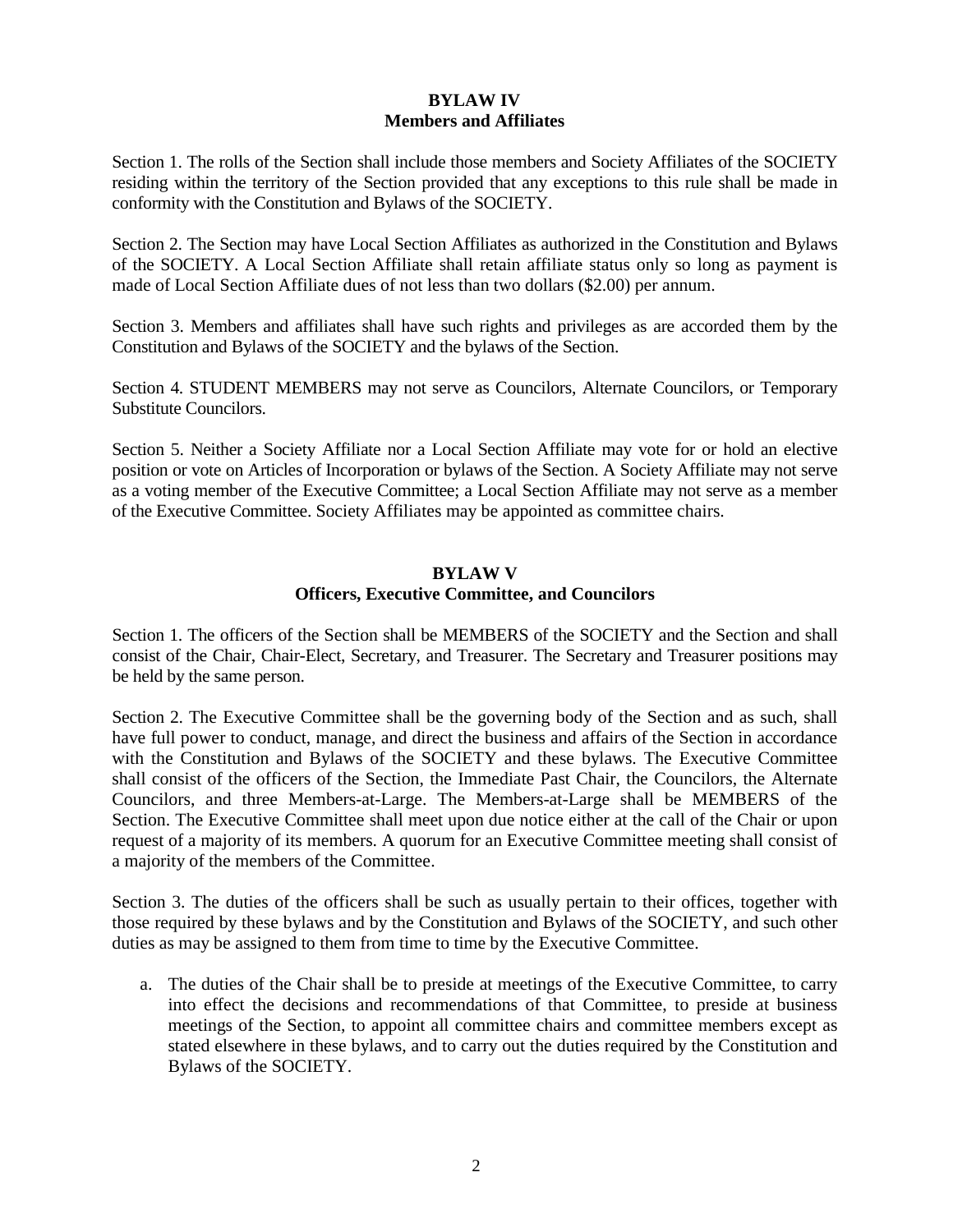- b. The duties of the Chair-Elect shall be to assist the Chair with the direction and management of the Section. In the absence of the Chair, the duties of the office shall devolve upon the Chair-Elect.
- c. The duties of the Secretary shall be to keep a record of the minutes of the meetings of the Section and of the Executive Committee, to maintain a list of members and affiliates, to send to members and affiliates such notices as the business of the Section may require, to submit a report to the Section at its annual meeting, and to carry out the duties required by the Constitution and Bylaws of the SOCIETY and elsewhere in these bylaws.
- d. The Treasurer shall have charge of the funds of the Section, keep an accurate record of all receipts and disbursements, receive dues, and make those disbursements approved by the Executive Committee. The Treasurer shall render an account of all transactions and of the financial condition of the Section to the Executive Committee at times set by the Committee, and shall submit such reports as are required by the Constitution and Bylaws of the SOCIETY.

#### Section 4. Vacancies

- a. In the event of a vacancy in the office of Chair, the Chair-Elect shall assume the duties of Chair for the remainder of the term. In such case, the person moving into the position of Chair shall also hold that position during the normal year as Chair as part of the leadership transition.
- b. All other vacancies, except for Councilors and Alternate Councilors, shall be filled by majority vote of the Executive Committee through interim appointment for the period up to the next annual election. At that time, the procedures for election as outlined in the bylaws of the Section shall be followed.
- c. An interim appointee to the vacated office of Chair-Elect shall not automatically succeed to the office of Chair. At the next election, both a Chair and a Chair-Elect shall be elected.

Section 5. Councilors, Alternate Councilors, and Temporary Substitute Councilors

- a. The Section shall have Councilors and Alternate Councilors as provided in the Constitution and Bylaws of the SOCIETY. The Section's Councilors and Alternate Councilors shall carry out those duties assigned to them by the Constitution and Bylaws of the SOCIETY.
- b. Councilors and Alternate Councilors shall be elected from the MEMBERS for three-year terms beginning January 1. Reelection is permissible. Councilors shall be elected in separate years, whenever possible, to provide for a rotation of terms in accordance with the Constitution of the SOCIETY. A partial term of one or two years shall be used whenever necessary to establish or to restore rotation of three-year terms provided that the Councilor and/or Alternate Councilor agree to the partial term before the election.
- c. In the event that a Councilor is unable to attend a specified meeting of the Council of the SOCIETY, the Chair of the Section shall appoint one of the Alternate Councilors to serve as Councilor at the specified meeting. Such appointment of an Alternate Councilor shall be for only one meeting.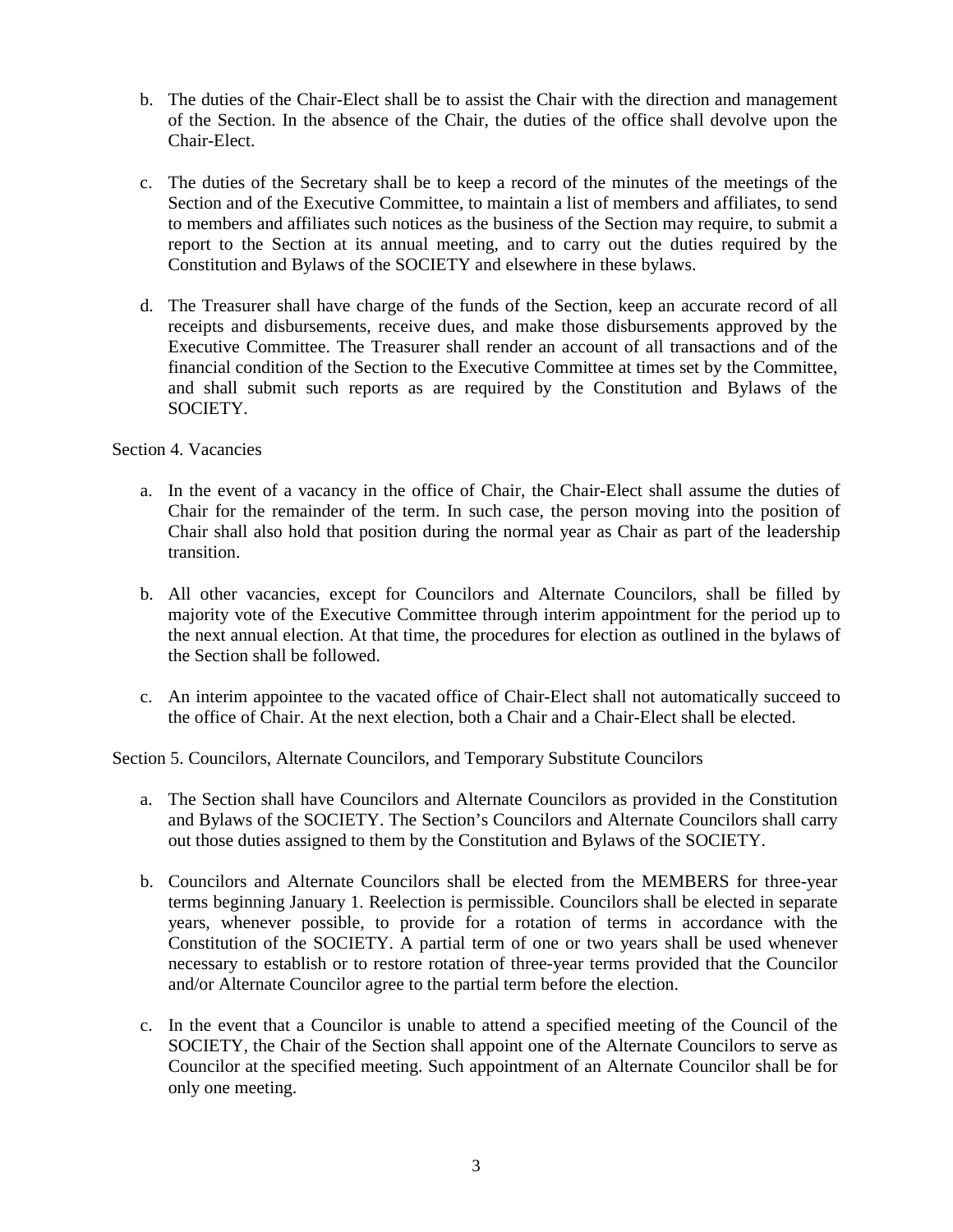- d. If every Councilor and Alternate Councilor of the Section will be absent from a Council meeting, thus leaving the Section without representation at such meeting, the Executive Committee may designate one MEMBER of the Section as a Temporary Substitute Councilor in accordance with the Bylaws of the SOCIETY.
- e. The Executive Committee shall designate one or more Councilors to be disqualified under the SOCIETY Bylaw provisions for reallocation of Councilors among the Sections.
- f. Any vacancy in the position of Councilor or Alternate Councilor shall be filled for the remainder of the unexpired term at the time of the next annual election. The vacancy may be filled until the next annual election by appointment by the Executive Committee.

#### **BYLAW VI Manner of Election and Terms of Office**

Section 1. The election of officers shall be conducted either by a ballot distributed to the members of the Section in accordance with the Bylaws of the SOCIETY or at a regular meeting of the Section provided there is a quorum present as described elsewhere in these bylaws. Councilors and Alternate Councilors shall be elected by a ballot distributed to all members of the Section; affiliates may not vote for officers, Councilors, and Alternate Councilors.

Section 2. Elected officers of the Section shall serve for a term of one year beginning on January 1 or until their successors are elected. At the end of the Chair-Elect's term of office, the Chair-Elect shall succeed to the office of Chair. With the exception of the Chair and Chair-Elect, the incumbent of any position is eligible for reelection.

Section 3. Members-at-Large shall be elected by the members of the Section and shall serve for a term of three years beginning on January 1. Members-at-Large shall be elected in separate years, whenever possible, to provide for a rotation of terms. Reelection is permissible.

Section 4. In September of each year, the Nominating Committee shall report to the membership its nominations for each office to be filled. Prior to October 15, any member of the Section may, in writing or from the floor at a meeting, nominate additional candidates for office, if the nomination is seconded by another member. Nominations so made shall be equally valid as those from the Nominating Committee. All candidates nominated shall have indicated willingness to serve if elected.

Section 5. When a ballot is used, the candidates for each office and for Councilor(s)/Alternate Councilor(s) shall be listed in an order to be selected by lot on a ballot to be distributed to each member of the Section by November 1. The ballot shall provide for a write-in candidate for each position to be filled. A paper ballot shall be provided to any member who requests it.

Section 6. The ballots shall be tabulated and validated not later than November 15. Except as noted below, the candidate for each position receiving the largest number of votes shall be declared elected. The Executive Committee may decide that for Councilor(s)/Alternate Councilor(s), the candidate(s) who receive the majority of votes shall be declared elected as Councilor(s) and the candidate(s) who get the next largest number of votes shall be declared elected as Alternate Councilor(s). In case of a tie vote for any position, the Executive Committee, by ballot, shall elect from among the candidates who share the tie vote; the candidate receiving the largest number of votes shall be declared elected.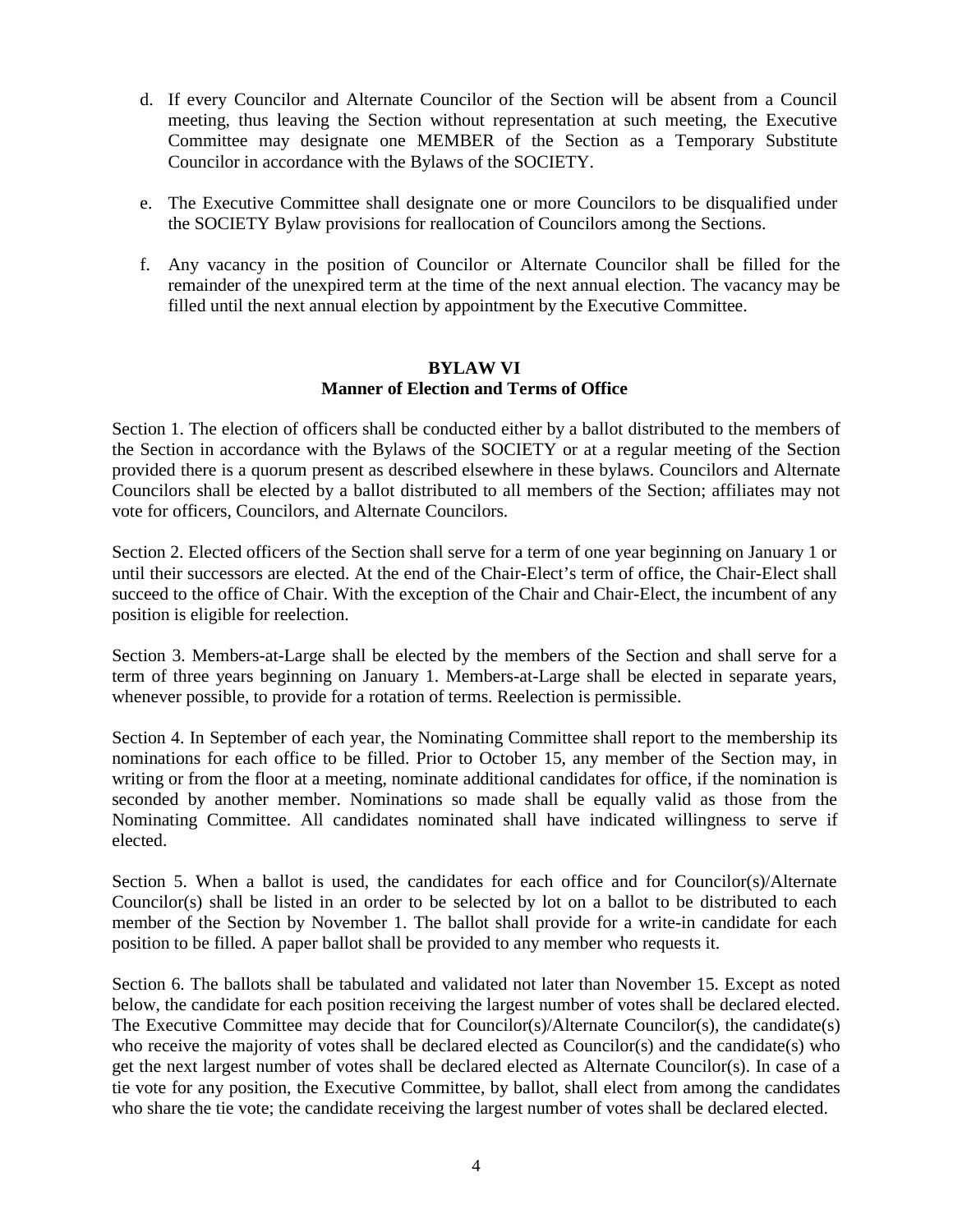The results shall be announced by the Section Chair as soon as possible after the election, and also published in the Section's newsletter and/or on the Section's website soon thereafter. The results shall be certified to the Executive Director of the SOCIETY not later than December 1 in accordance with the Bylaws of the SOCIETY.

Section 7. In accordance with the SOCIETY's Bylaws, balloting procedures should ensure fair balloting that is open to all eligible members, protection against fraudulent balloting, and the timely reporting and archiving of balloting results.

# **BYLAW VII Recall of Elected Officials**

Section 1. The elected officials of the Section (officers and elected Executive Committee members) are subject to recall for neglect of duties or conduct injurious to the SOCIETY. Recall procedures are not applicable to Councilors and Alternate Councilors.

Section 2. The recall of an official shall be initiated when a signed petition, indicating in writing the specific charges and reasonable substantiating evidence, is submitted to the Chair from at least five members of the Section. In the event the Chair is the official in question, the Chair-Elect shall receive the petition and shall assume the duties of the Chair with respect to this issue until the issue is resolved.

Section 3. The Chair shall, without delay, determine that the petitioners are aware of the gravity of their actions and the procedures to be followed. The Chair shall seek an alternate resolution to the problem and a withdrawal of the petition at this time. In the absence of a resolution to the problem, the Chair shall notify the members of the Executive Committee and call a special meeting within thirty days.

- a. The Executive Committee shall promptly continue the recall process or dismiss the petition as ill-founded or find an alternate resolution to the problem. The Chair shall promptly inform the petitioners and the official of the decision of the Executive Committee. If no contact with the official can be made after a reasonable effort, the Executive Committee may remove the official in question with a two-thirds (2/3) vote of the remaining members.
- b. If the proceedings continue:
	- (1) The Chair shall assign the duties of the official to another qualified MEMBER of the Section until the issue is resolved.
	- (2) The official shall be offered an opportunity to answer the allegations in the petition before the Executive Committee. A certified letter shall be sent to the last known address on the official SOCIETY membership roll. Upon notification, the official shall have thirty days to make a written response to the allegations.
	- (3) The Executive Committee shall decide whether or not to proceed after studying the official's response. The Chair shall inform the official and the petitioners of the decision of the Executive Committee. If the Executive Committee decides that the proceedings shall continue, the official shall choose one of the following options:
		- (a) The official may resign.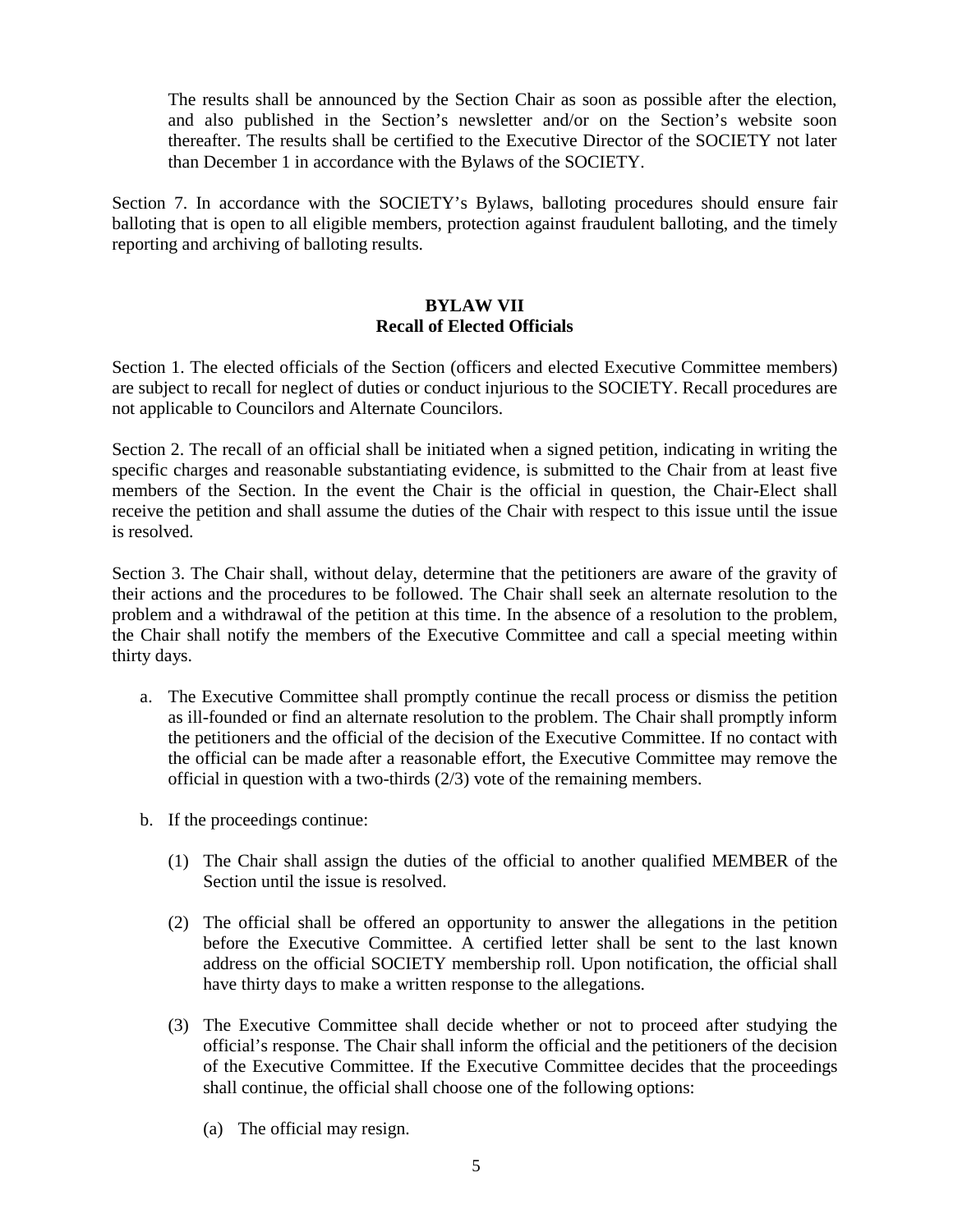- (b) The official may request a recall vote. Section members shall be informed, through brief written statements prepared by the Executive Committee and the official, of the issues involved with the recall vote. Both statements shall be distributed to the members with the ballot. A paper ballot shall be provided to any member who requests it. At least two-thirds (2/3) of votes cast shall be required for the official to be removed from office. The membership shall be informed of the results of the recall vote.
- (c) The official may request a hearing and a recall vote by the remaining members of the Executive Committee. At least two-thirds (2/3) vote of the remaining members of the Executive Committee shall be required to recall the official.
- (d) The official may choose not to respond and thus forfeit the position.

Section 4. The vacancy provisions of these bylaws shall be used to fill a vacancy caused by a recall process. The Executive Director of the SOCIETY shall be informed of the recall and the filling of the vacancy.

## **BYLAW VIII Committees**

Section 1. The Executive Committee shall establish committees as necessary for the proper operation of the Section.

Section 2. The Section shall have the following standing committees: Audit and Nomination.

# **BYLAW IX Meetings**

Section 1. The Executive Committee shall designate the times and places of meetings as it finds necessary or desirable for the proper functioning of the Section.

Section 2. The Executive Committee shall set the order of business for business meetings of the Section. The order of business may be suspended by a majority vote of the members present.

Section 3. The Section may hold special meetings to conduct governance business upon the written request of a majority of the Executive Committee or upon the written request of 10 members of the Section. To be valid, such request shall be received by the Secretary at least ten days before the date requested for the meeting and shall state the exact nature of the business to be transacted. No other business shall transpire at such meetings.

Section 4. Meetings of the Executive Committee and meetings of the Section to conduct Section governance business, with the approval of the Executive Committee, may be held by means of electronic communications technology that permits those in attendance to read or hear the proceedings substantially concurrently with their occurrence, to vote on matters submitted, to pose questions, and to make comments.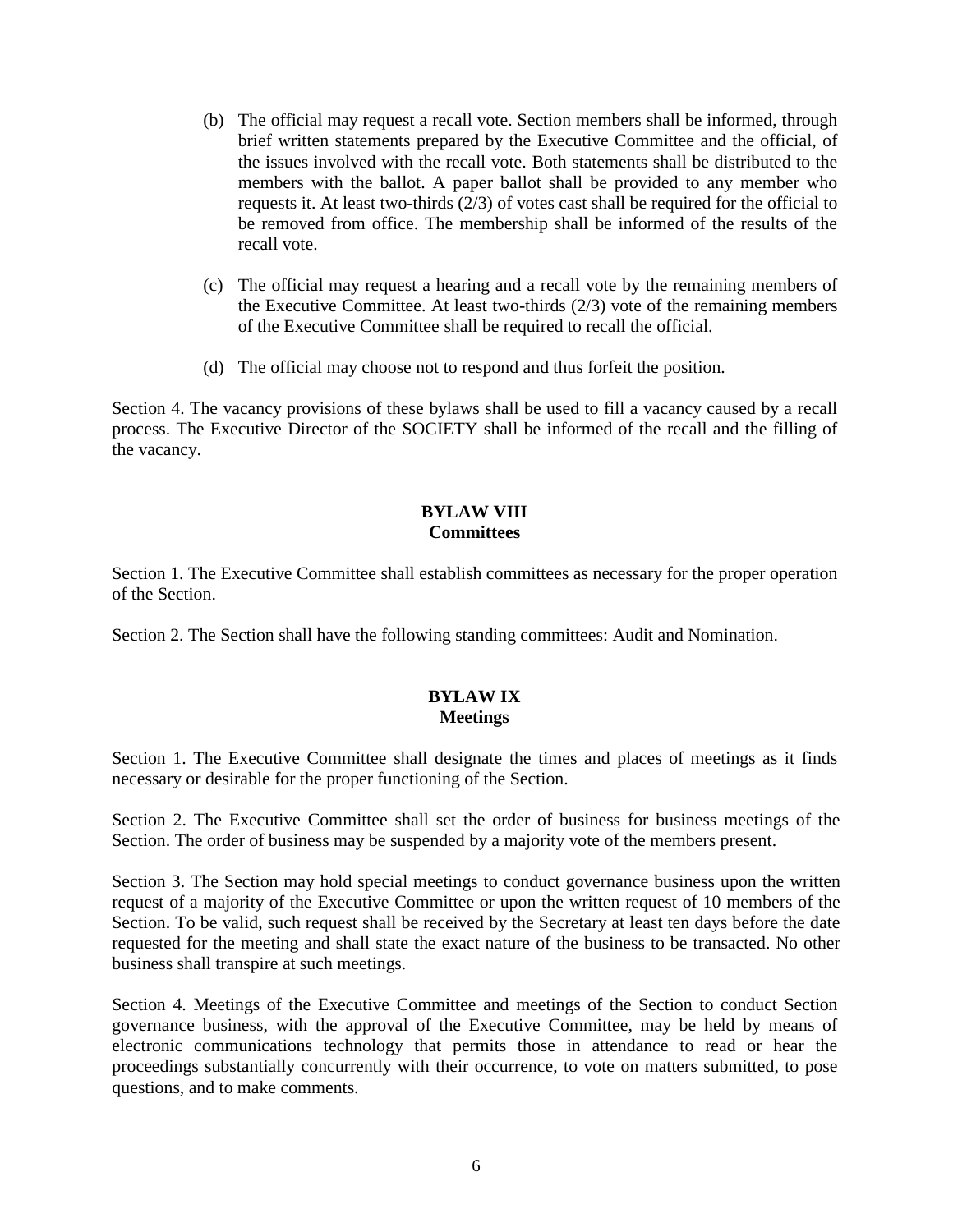Section 5. The Executive Committee shall meet upon due notice either at the call of the Chair or upon request of a majority of its members. A quorum for an Executive Committee meeting shall consist of a majority of the voting members of the Committee. In the absence of a quorum, called meetings of the Executive Committee shall adjourn to a specific date.

Section 6. Due notice of all meetings shall be sent to each member and affiliate of the Section. A quorum for the transaction of governance business at such a Section meeting shall consist of 10 members of the Section. No governance business shall be conducted in the absence of a quorum. Notice of other meetings of the Section shall be disseminated in such a manner that it is available to all members and affiliates of the Section.

Section 7. The fee for registration at any special meeting shall be decided by the Executive Committee in accordance with the Constitution of the SOCIETY.

Section 8. The most recent edition of *Robert's Rules of Order Newly Revised* shall be the parliamentary authority for all matters not covered in these bylaws or in the SOCIETY's documents.

## **BYLAW X Finances**

Section 1.

- a. Members of the Section may be assessed voluntary Local Section dues in an amount set by the Executive Committee. The Executive Committee shall have the option to waive or discount dues for STUDENT MEMBERS and for others as provided in the SOCIETY's Bylaws for waived or discounted dues.
- b. Society Affiliates shall be assessed annual dues in an amount set by the Executive Committee.
- c. The annual dues of Local Section Affiliates shall be determined by the Executive Committee in accordance with the Constitution and Bylaws of the SOCIETY, and as mentioned elsewhere in these bylaws.

Section 2. The Section may raise or collect funds to be expended for local purposes, and may have the entire management and control of such funds insofar as such management and control shall not conflict with any provision of these bylaws or with the Constitution or Bylaws of the SOCIETY.

Section 3. The Section may receive donations or bequests made to it, and may expend or invest the same on behalf of the Section. Such expenditures or investments shall be made by the Treasurer of the Section upon authorization by the Executive Committee.

Section 4. An annual audit of the books of the Treasurer and of any other transactions regarding the Section's funds shall be conducted by an Audit Committee of two or more disinterested members or individuals, appointed by an officer with no authority to disburse funds. The audit report shall be submitted to the Executive Committee by January 31.

#### **BYLAW XI Amendments**